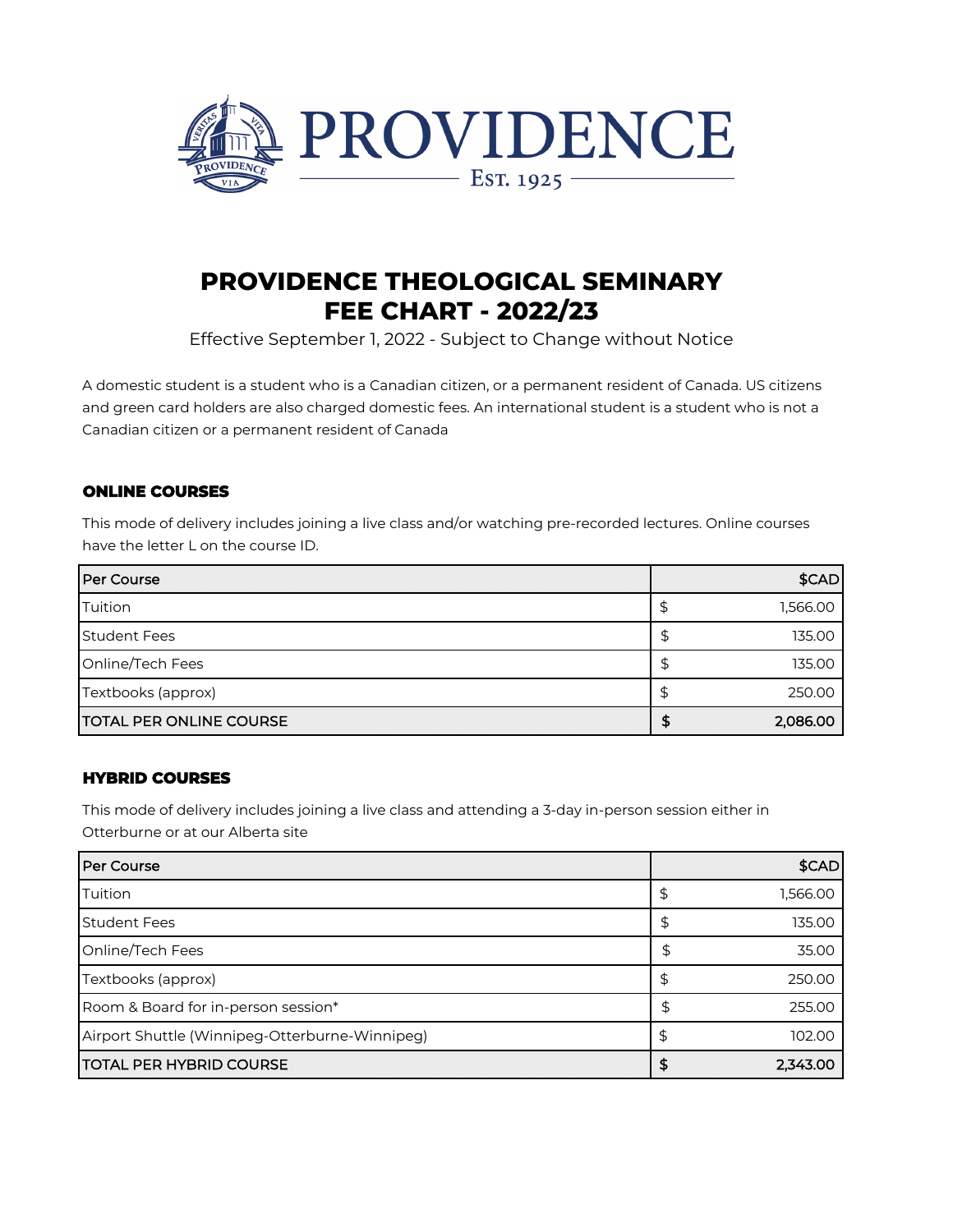## **MODULE COURSES**

This mode of delivery includes a 5-day in person session either in Otterburne or at our Alberta site

| l Per Course                                   |   | \$CAD    |
|------------------------------------------------|---|----------|
| Tuition                                        |   | 1,566.00 |
| <b>Student Fees</b>                            |   | 135.00   |
| Textbooks (approx)                             | ⊅ | 250.00   |
| Room & Board for in-person session             | S | 255.00   |
| Airport Shuttle (Winnipeg-Otterburne-Winnipeg) |   | 102.00   |
| <b>TOTAL PER MODULE COURSE</b>                 |   | 2,308.00 |

#### **REGULAR SEMESTER**

This mode of delivery includes taking a course during the regular academic semester in Otterburne (September-December and January-April)

| <b>Per Course</b>                        | \$CAD    |
|------------------------------------------|----------|
| Tuition                                  | 1,566.00 |
| <b>Student Fees</b>                      | 135.00   |
| Textbooks (approx)                       | 250.00   |
| <b>TOTAL PER REGULAR SEMESTER COURSE</b> | 1,951.00 |

# **DOCTOR OF MINISTRY COURSES (CALLED UNITS)**

The mode of delivery for Doctor of Ministry courses is 5-day in-person session in Otterburne

| Per Unit              | \$CAD    |
|-----------------------|----------|
| Tuition               | 2,257.00 |
| <b>Student Fees</b>   | 135.00   |
| Textbook (approx)     | 250.00   |
| <b>TOTAL PER UNIT</b> | 2,642.00 |